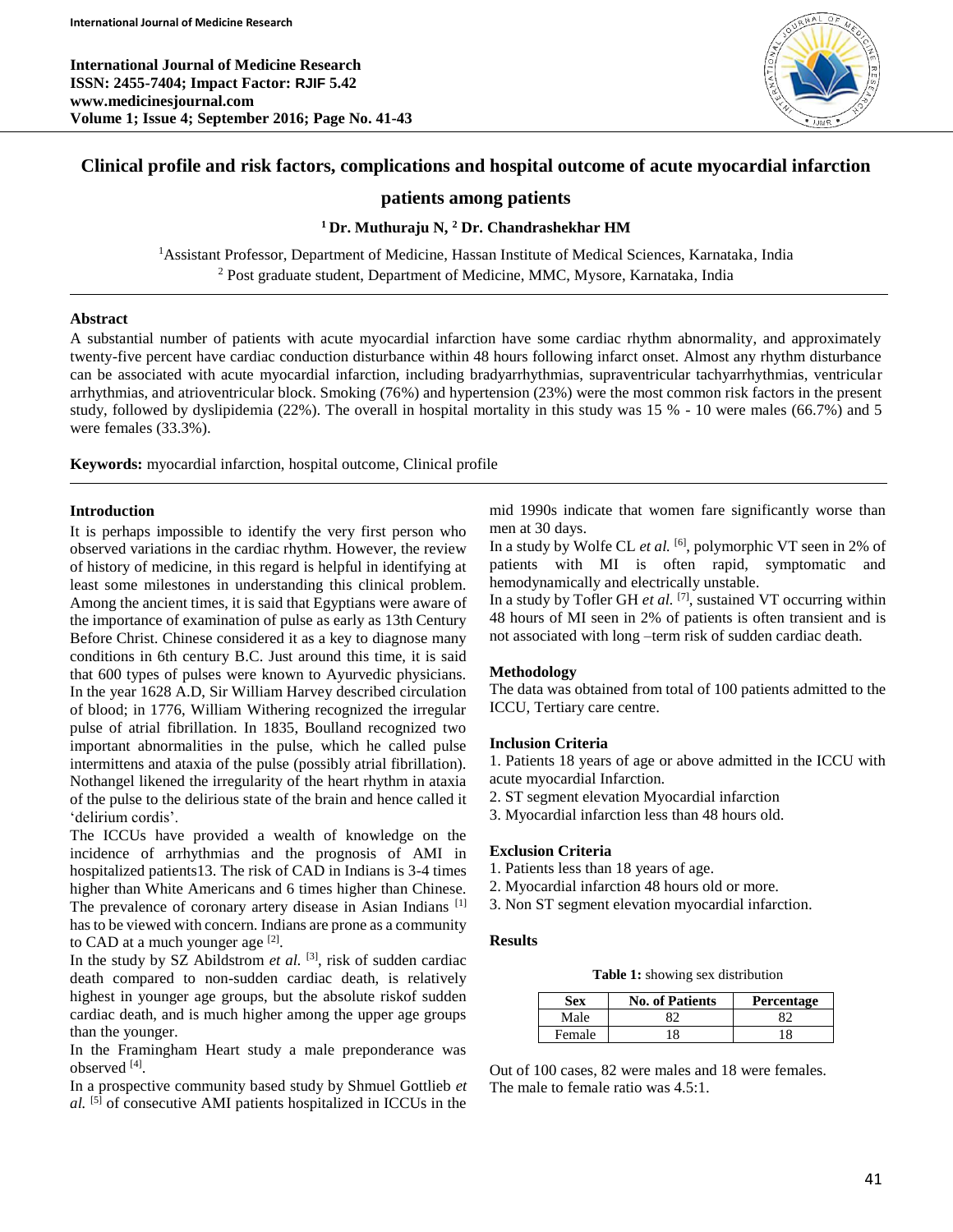| <b>Table 2:</b> Showing distribution according to occupation |  |  |  |  |  |
|--------------------------------------------------------------|--|--|--|--|--|
|--------------------------------------------------------------|--|--|--|--|--|

| Occupation            | No of cases | Percentage |
|-----------------------|-------------|------------|
| Farmer                | 32          | 32         |
| House wife            | 18          | 18         |
| Manual Labourer       | 16          | 16         |
| Driver                |             |            |
| Clerk                 |             |            |
| <b>Security Guard</b> |             |            |
| Fruit vendor          |             |            |
| Others                |             |            |

**Table 3:** Showing coronary risk factors

| <b>Risk factor</b>    | No of cases | Percentage |
|-----------------------|-------------|------------|
| Smoking               | 76          | 76         |
| Hypertension          | 23          | 23         |
| Diabetes Mellitus     | 21          |            |
| Dyslipidemia          | フフ          | 22         |
| Obesity               |             |            |
| Family history of IHD |             |            |

Smoking (76%) and hypertension (23%) were the most common risk factors in the present study, followed by dyslipidemia (22%).

**Table 4:** Showing the symptoms present at time of admission

| <b>Symptoms</b>                           | No of cases | Percentage |
|-------------------------------------------|-------------|------------|
| Chest pain                                | 96          | 96         |
| Sweating                                  | 81          | 81         |
| Vomiting                                  | 30          | 30         |
| <b>Breathlessness</b>                     | 17          | 17         |
| Giddiness                                 | 13          | 13         |
| Palpitation                               |             |            |
| Pain abdomen                              |             |            |
| Weakness of Right upper<br>and lower limb |             |            |

Chest pain (96%) was the most common presenting symptom followed by sweating (81%) and vomiting (30%)

| Table 5: Yime interval between on set of symptoms to hospitalisation. |  |  |  |  |
|-----------------------------------------------------------------------|--|--|--|--|
|-----------------------------------------------------------------------|--|--|--|--|

| <b>DURATION</b> (hours) | <b>No of Patients</b> | <b>Percentage</b> |
|-------------------------|-----------------------|-------------------|
|                         |                       |                   |
| 1-6                     | 56                    | 56                |
| $7-12$                  | 24                    | 24                |
| $13 - 24$               | 79                    | 09                |
| 25-48                   |                       |                   |

56 (56%) patients were admitted within 6 hours of onset of symptoms.

**Table 6:** Showing circardian periodicity of onset of chest pain/ symptoms

| Time of onset of chest<br>pain/Symptoms | No of<br>patients | Percentage |
|-----------------------------------------|-------------------|------------|
| 12 mid night to 4 am                    | 10                |            |
| 4am to 8am                              | 28                | 28         |
| 8am to 12noon                           | 14                | 14         |
| 2 noon to 4 pm                          | 10                |            |
| 4 pm to 8 pm                            | 22                | 22         |
| 8pm to 12 midnight                      | 76                |            |

Maximum number of patients i.e. 52% develop acute MI

between 4 am to 12 noon. The next highest number of patients i.e. 22(22%) developed acute MI between 4pm to 8pm.

**Table 7:** Complications other than arrhythmias

| <b>Complications</b>       | No of cases | <b>Percentage</b> |
|----------------------------|-------------|-------------------|
| Left ventricular failure   | 27          |                   |
| Cardiogenic shock          |             |                   |
| Congestive cardiac failure |             |                   |
| Pericarditis               |             |                   |
| Intracranial haemorrhage   |             |                   |

Left ventricular failure was seen in 27 patients (27%).

**Table 8:** Showing no cases of thrombolysis

|                  | <b>No of Patients</b> |
|------------------|-----------------------|
| Thrombolysed     | 83                    |
| Non Thrombolysed |                       |

Out of 83 patient's thrombolysed, 54 patients had arrhythmias.

**Table 9:** Showing incidence of mortality

| Total no of patients | No of deaths | <b>nercentage</b> |
|----------------------|--------------|-------------------|
| $\Omega$             |              |                   |

The overall in hospital mortality in this study was 15 % - 10 were males (66.7%) and 5 were females(33.3%). of the 15 patients who expired, 10 patients (66.7%) had anterior wall MI and 5 (33.3%) had inferior wall MI. 8 of the 15 deaths (53.3%) occurred within in 24 hours of admission.

#### **Discussion**

There were 82 males (82% ) and 18 females (18%) in the present study. Male to female ratio was 4.5:1. This finding is consistent with that of Maggioni *et al.*  $^{[8]}$  – 4.65:1; Prabhakar *et al.*  $^{[9]}$  – 4.2:1 and Elizabeth GC  $^{[10]} - 5.2$ :1.

- **Smoking:** smoking was the commonest risk factor present in as many as 76 patients (76%) in the present study. This figure is in accordance with finding of Majeed *et al.* [11] who have reported it to be present in 73.3% of patients.
- **Diabetes mellitus**: 21% of the patients were diabetics in the present study. This is comparable with studies of Bhattacharya *et al.* [12] who have reported diabetes as risk factor in 19.09% of patients.
- **Hypertension:** In this study hypertension was present in 23% of the patients. This finding co-relates with Kundu *et al.* [13] who have reported hypertension as risk factor in 22.55% of patients.
- **Dyslipidemia:** 22 patients (21%) in this study had hypercholesterolemia. This correlates with study of Bhattacharya *et al.* [12] Majeed *et al.* [11] who have reported it to be present in 21.43% and 21% of the patients respectively.
- The most common site of infarction in the present study was anterior wall MI in 66% of patients, which is comparable with the authors of Gupta *et al.* [14], kundu *et al.* [13].
- In the present study incidence of inferior wall MI was present in 30% which is comparable to Jewitt *et al.* [15] showed incidence of 44% and 33.78% respectively.

# **Conclusion**

Arrhythmias continue to be the commonest complication of Acute myocardial infarction especially during first 48 hours. Acute myocardial infarction is a serious condition, it has to be